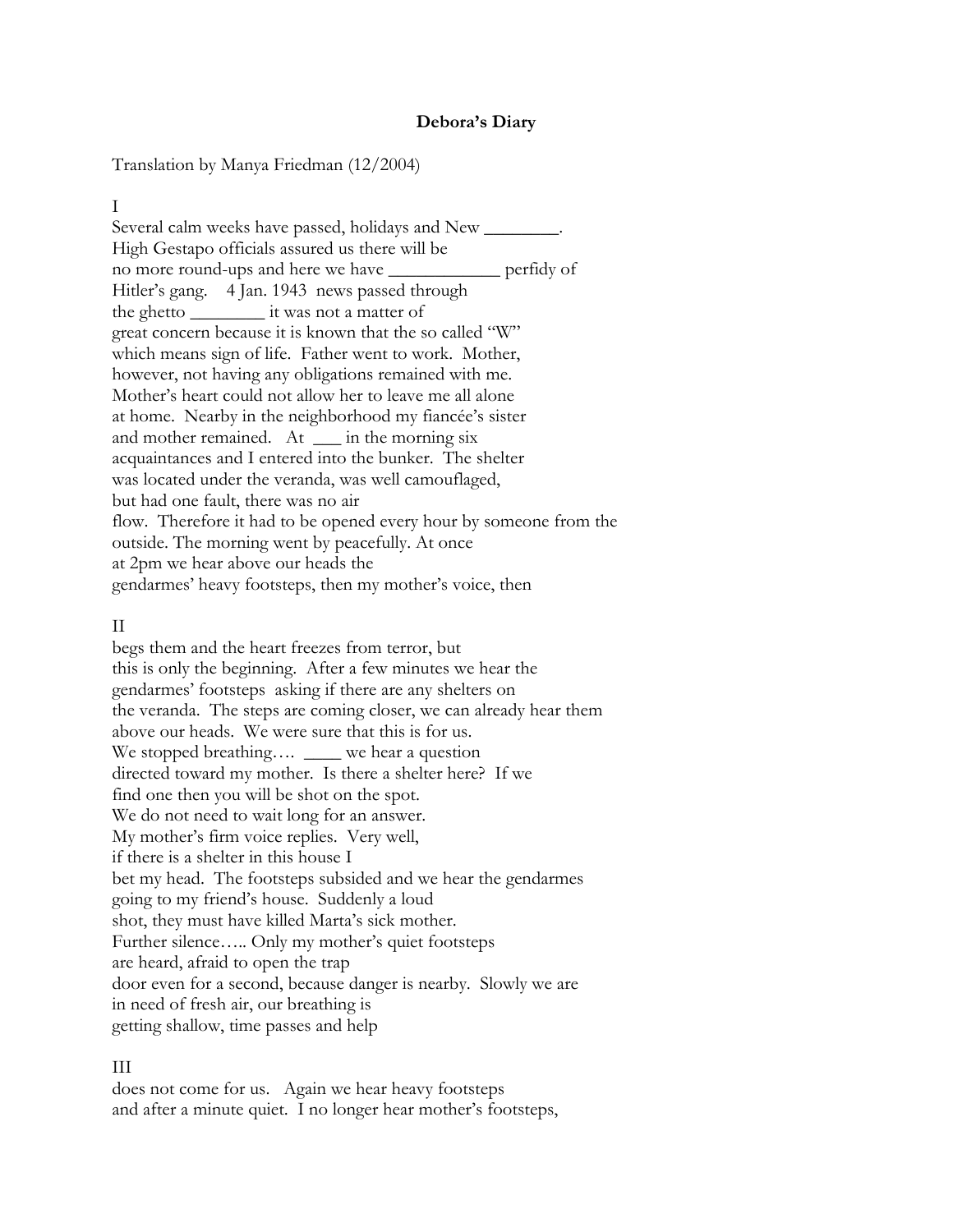I do not know what happened to her, I am suffocating… …..We start to \_\_\_\_\_\_\_\_\_\_\_\_\_\_\_\_\_\_\_ calling, no one is around. Where is my mother? What happened to her? I keep repeating this question. Again footsteps, lighter, but one can tell that they are made by men, that is the militia \_\_\_\_\_ hearing our calls, were yelling "Shut your mouths, danger!" You can already cut the air, the stench is terrible, we scream and hit our heads against the wall, but it does not help. We are lost! We do not care now about anything, we relieve ourselves, we bite \_\_\_\_\_ our hands. We can no longer catch our breath. I realize that death like this will be terrible. I stretch out my arm the penknife notched my arm, with one stroke cuts my veins \_\_\_\_\_\_\_, I rattle and spit blood, a few more minutes and I will not last. Suddenly a girl

#### IV

\_\_\_\_\_\_ age gets a madness attack. Hitting her head against our shelter as if it were a hammer and not\_\_\_\_\_\_\_\_\_ this saved us. The trapdoor was opened \_\_\_\_\_\_\_ a wave of fresh air revived us, exiting we drag out the ones that fainted  $\frac{1}{2}$  we can not  $\frac{1}{2}$ faces terribly contorted \_\_\_\_ . With difficulty I reach the apartment, I look everywhere but mother is not here. Nightfall is near. I go to my friend's room, I see her form, so I call-Marta! Marta! There is no answer. I come closer \_\_\_ here lies Marta and near her, her mother, they are both alive. One was shot in the nose, Marta in the cheek which she covers with her hand: mouth. I squeeze it! My mother is not here. It is quiet everywhere. I run to my room and look through the window, on the background of dark clouds I see a glow: the ghetto is on fire! What to do, I want to \_\_\_\_\_\_ sober people

## V

because ours are madmen. I go \_\_\_\_\_\_\_\_\_\_\_\_ small houses and grimness everywhere only corpses of children, mothers and \_\_\_\_\_quiet. There is not even a living soul. \_\_\_\_\_\_\_\_\_\_ I have the impression that I am going mad, I drag myself \_\_\_\_\_\_\_ but I see, that this is useless. On the entire street there is no living person. I decided to run away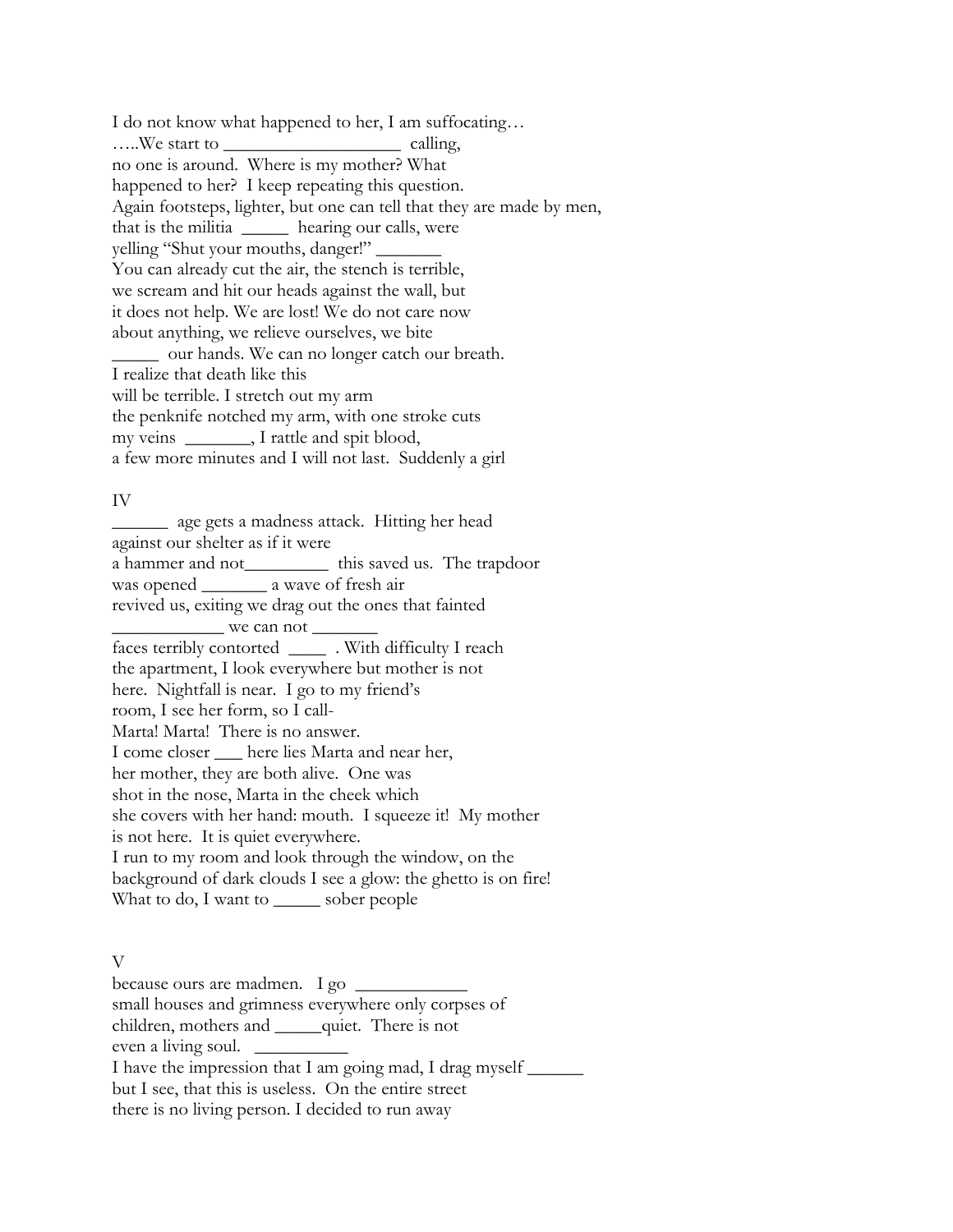when it gets dark. It is very cold my underwear is wet, smelly, but I do not give it much thought. It is getting darker, and the fire intensifies. No one can imagine that feeling. To be in a burning ghetto, only among corpses, not knowing what is with mother. I am waiting for a normal human being, but none such appeared, only the dark night. Around 7 pm the living and sane started to gather, among them returned my father. I thought

#### VI

that he was lost on the way. I hastily give a realization of everything and father rushed to save mother, he returns. Bribing all \_\_\_\_\_\_\_\_\_ mother would be released from the deportation place. We are going to a friend's, over there are two men, who were also released from the shelter. By the way, I looked in the kitchen. Horrors, on the floor lies the cold corpse of my mother, shot through her mouth from which a thin ribbon of blood flows, that formed a small puddle. I can not believe that she is no longer alive; she died. Acquaintances, who were in the shelter underneath this apartment explain to me in detail the entire tragedy. The first group of gendarmes shot Marta's mother, her cry was heard below. The other group took my mother from the house (maybe she was hiding at Marta's, it is not clear) They entered Marta's apartment. Being drunk they wanted to have some "fun." Marta started to fight (echoes of the fight were heard below) at this my

#### VII

mother turned to those bandits- leave her alone- what conscience do you have to take advantage of such a young girl \_\_\_ the answer was a shot which my mother received \_\_\_\_\_\_\_ After awhile two more shots were heard which were directed at Marta. We understood!!! Father understood even better than I, he knew one thing, that remaining in the ghetto is certain death. Without hesitation he removed mother's badge and pinned it on me saying "- her \_\_\_\_\_\_\_ not necessary, she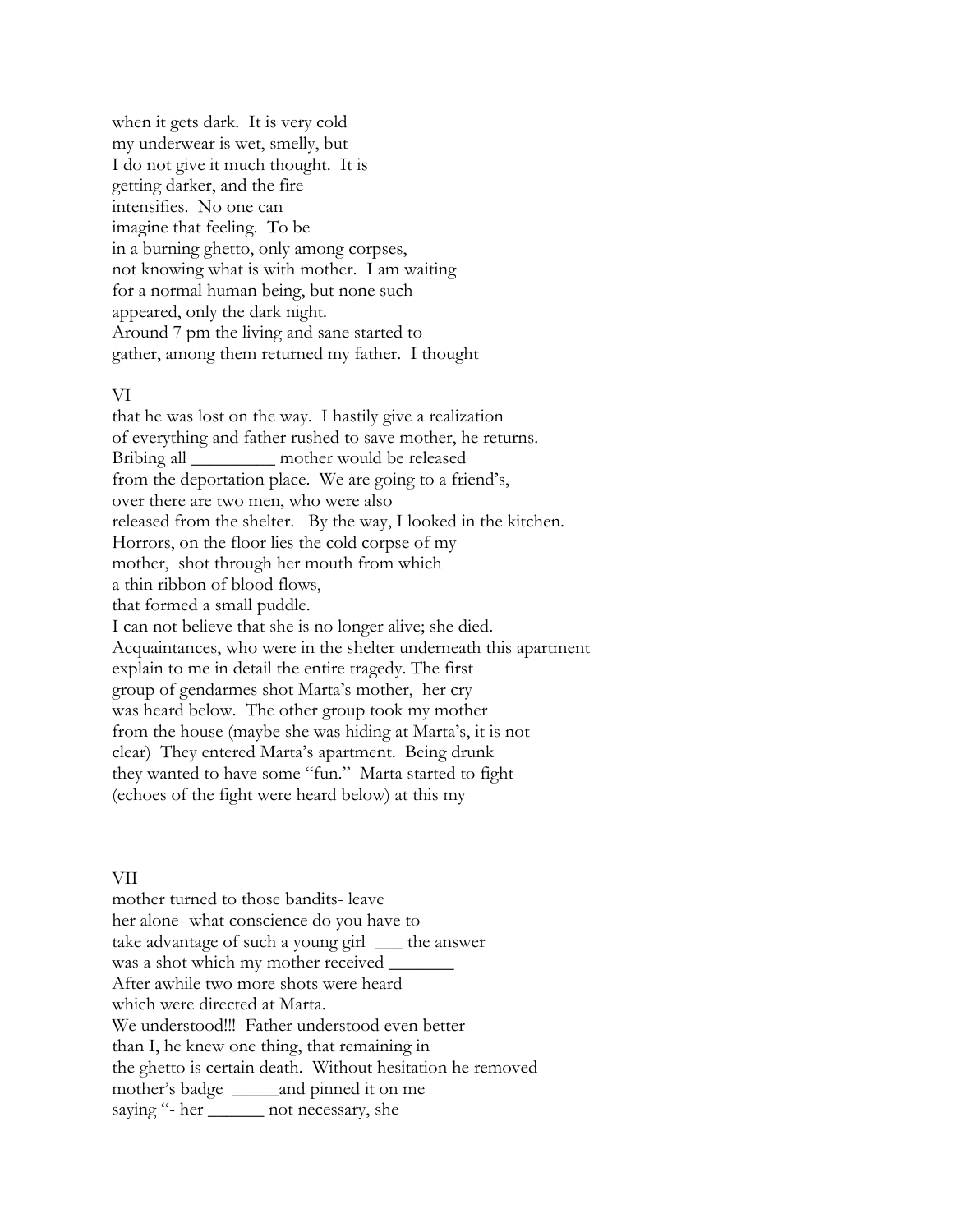sacrificed her life, to give to you; may her effort not be in vain. The entire night we sat with corpses, in the morning we went through fields strewn with corpses, which were half covered with snow. In the evening through the press we found out what terrible drama took place on 5 Jan. 1943 in \_\_\_\_. Some of the people who remained in the houses were taken and

## VIII

shot home and the worst died those who lived in the other part of the ghetto. L. did not hesitate to burn houses; throw people into the burning houses, especially \_\_\_\_\_\_\_. Eyewitnesses confided about the atrocities. Mothers, from whose arms the children were torn and thrown into the fire, were running after them. They had the most fun with an infant. One bandit threw the baby into the air and the other shot at it while it was still in the air. Great amusement \_\_\_\_\_\_\_. W \_\_\_\_\_\_\_\_\_\_\_\_\_\_\_\_\_ At night we returned home, we took mother to the apartment and were sitting a long time by her, brother could not come. We found out that the chief of the ghetto gave out an order to bring all who were killed to one place, and from there they will be buried in a common grave. We did not want to agree to that and we decided to keep mother at home as long as there will be a possibility to bury her in a separate grave

# IX

After bribing the competent authorities, after 10 days, we received the permit. The day of the so called funeral, I found brother sitting near mother and conversing with her as if she were alive. What are you doing? - I asked. He replied. I am talking with mother, the reason she left, so she could be able to continue to take care of us. By horses we took mother's casket to the funeral home. There were there some more corpses who were not yet buried. It was a ghastly sight. Those corpses were either shot, or burned. The Kantor said a prayer over mother's

casket. I glanced at the pile of corpses.